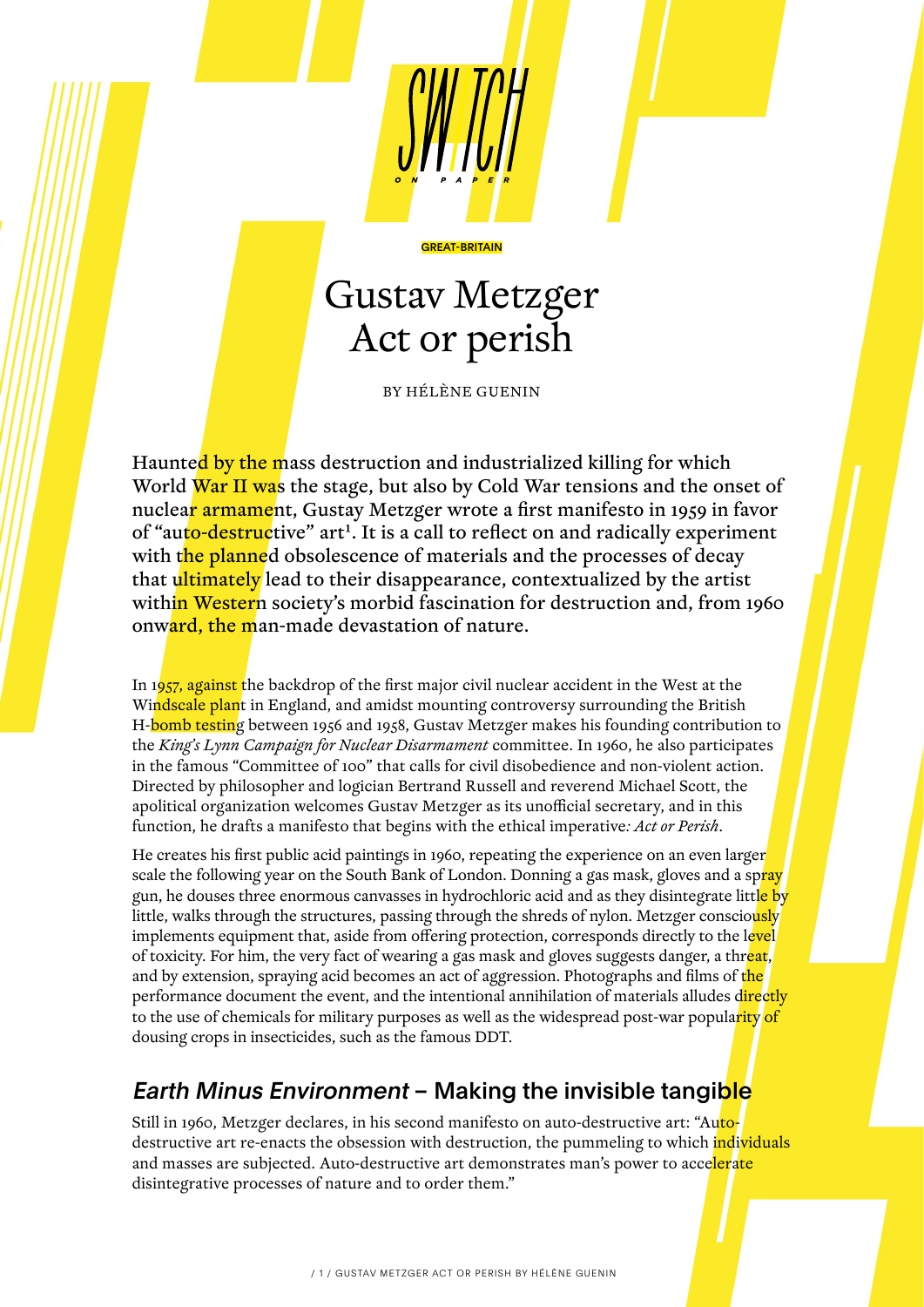In 1970, he has a customized car, *Mobbile*, drive through London. On the roof is a large transparent cube containing green plants, connected directly to the car's exhaust pipe. As the car drives through the city, the fumes slowly asphyxiate the plants.

On January 1 of the same year, 1970, millions of Americans protest pollution on the first ever Earth Day. Invited by the renowned curator Harald Szeeman to participate in documenta 5 in Kassel, 1972, Metzger devises the KARBA installation in which exhaust pipes from four vehicles are hooked up to a plastic pavilion, filling the entire volume with emissions. The project is not carried out and spawns a second initiative to take place in Stockholm, also in 1972, as part of the first United Nations Conference on the Human Environment. During the two-week summit, the plan is for 120 cars to emit their pollution into a rectangular plastic structure. The project is eventually carried out in 2007 with 100 cars, for the Sharjah Biennial.

He also envisions a second phase entitled *Project Stockholm, June*, which consists of gathering several identical cars inside a container and exposing them to such high concentrations of exhaust and pressurized gas that they would eventually combust. These time bombs, *Project Stockholm June, (Phase 1)* and *(Phase 2)* are a spectacular—and therefore tangible—illustration of how pollution and ecological degradation caused by human activity pose a real threat, from the use of private cars to the emissions and particles spewed out by the industry that manufactures them. The installation's design and staging also allude to the Holocaust, and to how Nazis used carbon monoxide fumes to kill deportees in some of the extermination camps. or in mobile killing units such as in Chelmno, Poland, beginning in December 1941.

For the UN-organized Earth Summit in Rio in 1992, Metzger proposes *Earth Minus Environment*. "The sculptural project will consist of 120 cars arranged outdoors around a large construction in the shape of the letter E. The cars whose engines will be running day and night, will lead their exhaust into the plastic-enclosed structure. (…) The cars will stand side by side around the inside as well as the outside of the E, with the rears of the car facing it, and the exhaust brought into the structure by means of tubes. Day by day, the gas, water and dirt from the exhaust will transform the appearance of the work, as it settles on the interior of the plastic." Still in 1992, Metzger writes in *Earth Minus Environment*: "I am particularly concerned with cars as London is heading for a gridlock situation where traffic will come to a halt, or any other major city because there are too many cars on the roads  $($ ...). It will be too late to enforce any satisfactory measures and the situation will be incredibly chaotic. My answer, which is brutal and perhaps too simple, would be to take the car off the road and radically change the entire social system."

The debates on carbon footprints and CO<sub>2</sub> emissions, popularized by the Kyoto protocol ratified in 2005, confirm the relevance of Gustav Metzger's questions and criticisms from 1970 onward, and the effectiveness of the forms he invented to manifest these problems. They resound like echoes bouncing off the willful, blank ignorance of society. The invisible destiny of disaster, rendered tangible and intolerable through the artist's propositions, constitutes one of the major environmental landmarks of the second half of the 20<sup>th</sup> century.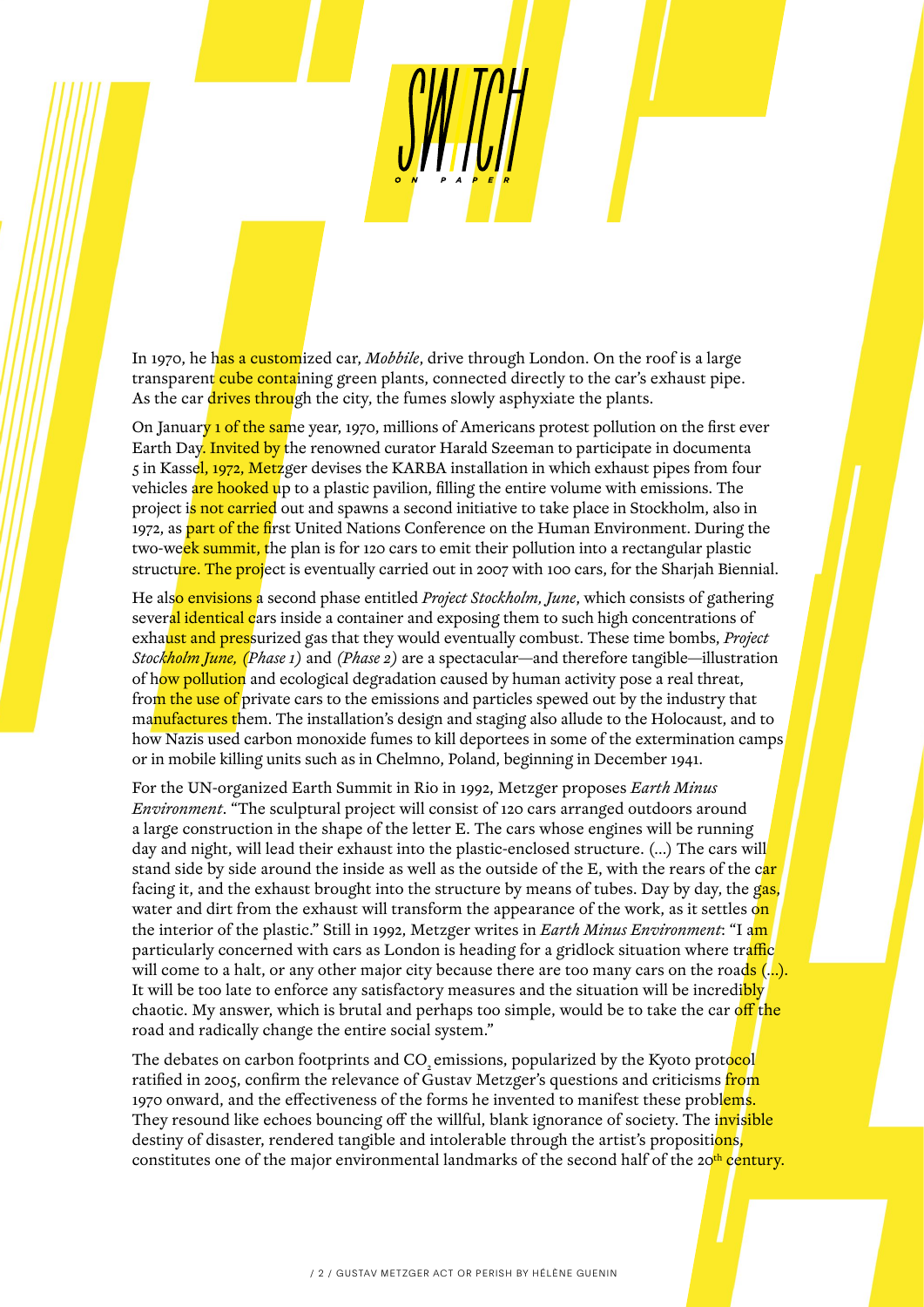## **Planetary stakes**

Metzger's activism is not the only of its kind: in the late 1960s, Robert Smithson develops an entire thought-process regarding disaster and entropy nourished by science fiction and geology. His interest lies mainly in industrial sites and abandoned mines, amongst others, and in accounting for the contemporary reality of these landscapes as forever changed by the presence of mining, without nostalgia. Together with Jean-Pierre Mirouze, Arman directs the film *Sanitation* (1972), which shows the repressed aspects of city life: mountains of rejected waste accumulated onto an artificial island just off shore from Battery Park in New York. The same year, Hans Haacke's installation *Rhine Water Purification Plant* at the Museum Haus Lange de Krefeld reveals the fragility of the ecosystem and the invisible pollution threatening our rivers, while in 1971, Joseph Beuys leads a protest against a deforestation project, which later builds into a proposition for documenta 7 in Kassel, 1982, to plant seven thousand oak trees in an effort to sound the alarm about the forces gathering to de<mark>stroy nature</mark> and life<sup>2</sup>.

Strategies similar to Metzger's also appear in American activist and feminist circles starting in the late 1970s, with artists like Louise Odes Neaderland, Dona Ann McAdams and Sharon Gilbert inventing forms that are often modest and highly transmissible, straddling the boundary of art and activism (flyers, postcards, posters, 'zines), in a call for nuclear vigilance and as a way to alert people to the environmental and health repercussions of our energy choices and insecticide use.

There are numerous examples of how environmentalist art first emerged in Europe and the United States. Though the criticisms and forms sometimes echo Gustav Metzger's contestatory stance and his strategies drawn from political activism, he nevertheless remains one of the only artists to systematically frame things in terms of environmental destruction and our accelerating demise. Art historian Barbara Novak also makes the parallel in 1982 when she states that nature's destiny of being subjected to violence also awakens our own sense of mortality—the destruction of nature foretells our own destruction. 'Do we situate' ourselves outside of this nature or are we a part of it? 3'

In 2007, Metzger launches the campaign Reduce Art Flights. The acronym, RAF, deliberately resembles the Royal Air Force initials. The initial leaflet, distributed in Münster for the project Skulptur Projekte, was inspired by a Royal Air Force poster from 1942 that details the aerial bombardment of Germany during World War II. Beyond this historical reference, Metzger makes a personal appeal for us to engage in ethical practices and to raise awareness in the art world about how it actively contributes to environmental degradation through the intercontinental transportation of artworks and people in the name of large-scale international cultural events. This call stems from Metzger's own commitment, practiced throughout the years, to reducing his travel as much as possible. The website (http://www.reduceart<mark>flights.</mark> [lttds.org\)](http://www.reduceartflights.lttds.org) is set up as part of the "Greenwashing. Environment: Perils, Promises and Perplexities" exhibition presented in 2008 at the Sandretto Re Rebaudengo Foundation in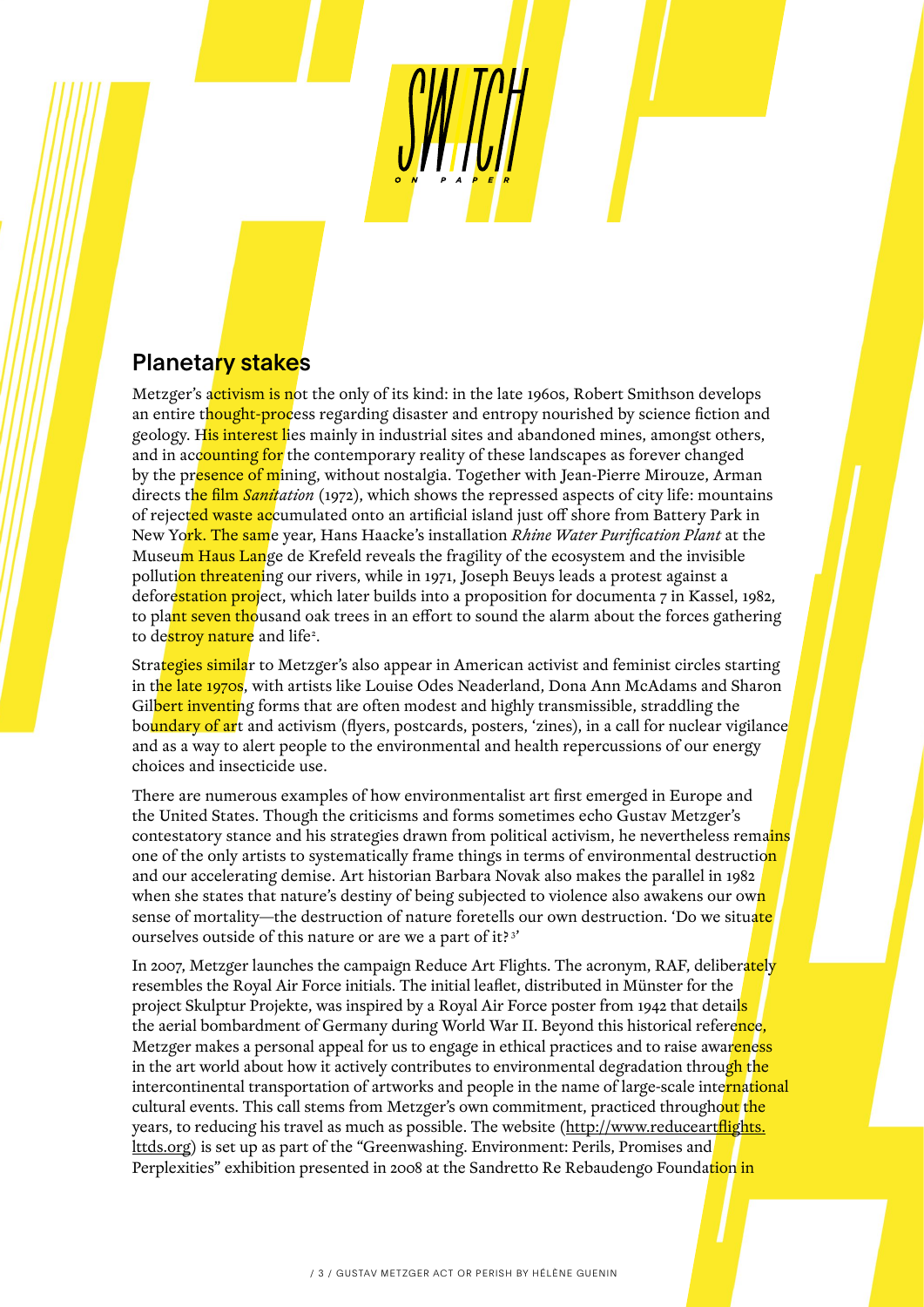Turin, accompanied by a general call to "reduce, reuse, recycle" and to resist the increasing pressure for unnecessary international travel that is endemic to the art system.

Today, artists are picking up where he left off, such as Amy Balkin, who also makes use of participatory projects. She works to emphasize the interactions between humans and environm<mark>ent, and the</mark> need for more legal regulation in this area<sup>4</sup>. To do so, she launched the project *Public Smog* in 2004, an attempt to subvert the carbon credit scheme designed to finance compensatory measures for pollution made by companies. The artist purchases several credits, extracting them from the system's speculative potential and creating symboli<mark>c "clean-air</mark> parks<sup>s</sup>". Parallel to this, she has been actively campaigning since 2012 for the atmosphere to be added to the list of Unesco world heritage sites.

#### Nature versus environment

By situating her action at the heart of the capitalist system and subverting the mechanisms of international compensation, Amy Balkin appropriates a major issue of contemporary debate: the attribution of economic value to species and ecosystems and the price of their destruction. This appraisal and monetization of nature is also motivated by something else: the desire to build tangible tools of persuasion, to invest in financial jargon by determining a "natural capital" that encompasses and evaluates all resources (geology, ground, air, earth, all living forms) and natural phenomena (pollination, climate regulation, etc.).

For an entire branch of the environmental conservation effort, this monetization scheme seems to be the only way to make government authorities and industrial interest groups aware of this capital's importance and the losses that result from its destruction – the only pragmatic alternative to decades of failure in convincing them that nature is intrinsically valuable and without measure. Regardless, the discourse is a double-edged sword. Under the pretext of raising awareness and offering incentives for ethical practices, and based on systems of evaluation and transaction, it underscores the ambiguity and even the longterm harmfulness of actions that generate "payoffs" or "rewards" like the ones established and maintained by government programs. Take for example the "reforestation" campaigns to plant eucalyptus in the Amazon that is supported by several different nations. The ecological toll has been disastrous, the new plantations dry out the soil and empty it of nutrients, depleting its nitrate content, etc. and thereby embodying the perverse effects of institutionalized greenwashing.

Recognizing the slippery slope of this approach, Metzger begins a written analysis in the early 1990s of what is at stake when we talk about environment – currently defined as "a system of elements (biotic of abiotic) that surround an individual or a species and provides for their needs"—rather than nature. He emphasizes the ideological danger of this slip and its capitalist undertones in his 1992 publication *Nature Demised Resurrects as Environment6*. "The environment becomes a product. Once there is a product, you can buy, sell and exc<mark>hange it<sup>7</sup>."</mark>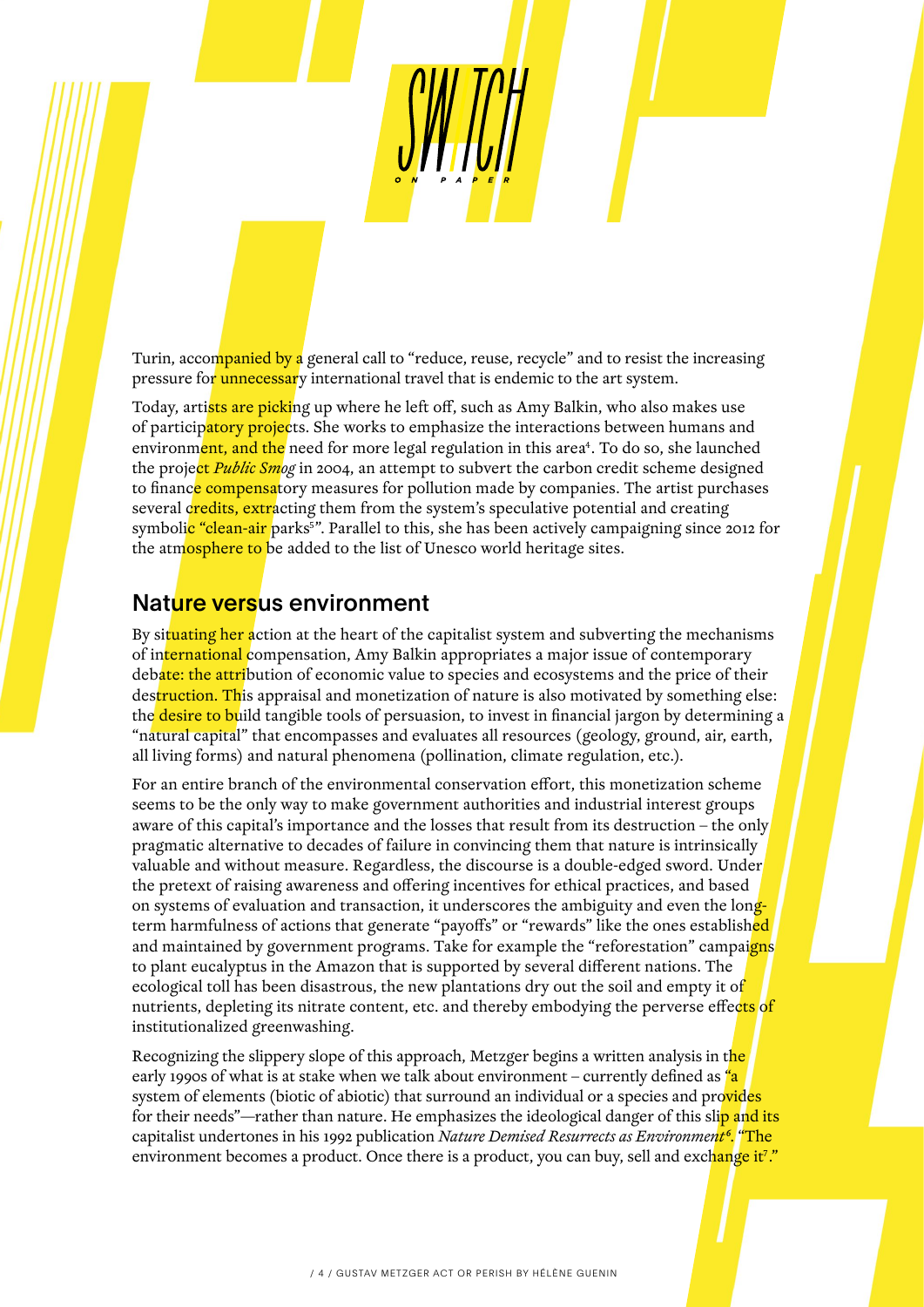One cannot help but think of Charles Fourrier, one of the first thinkers to compile a radical analysis of the "planet's material degradation", expressed in an acerbic critique of capitalism that interw<mark>eaves ecolog</mark>ical peril with social misery<sup>8</sup>. In the end, refusing to adhere to an anthropocentric view of ecology, Metzger seems closer to Arne Naess' vision in 1973 of *deep ecology*, which is based on a fundamental principle advocating dignity for all forms of life, in equal measure, and questioning the centrality of mankind's role and interests: "The well-being and flourishing of human and nonhuman life on Earth have value in themselves."

### Metzger in the Anthropocene era

The term 'ecocide', long used to describe the degradation or destruction of an ecosystem, finds itself replaced in the early 2000s by the term 'Anthropocene', popularized by the atmospheric chemist and meteorologist Paul J. Crutzen. Heavily debated during the Paris Climate Conference (COP 21)<sup>9</sup>, the concept describes a new potential geological era in which the past two centuries of humanity are responsible for triggering a rate of change equi<mark>valent in for</mark>ce to the climatic and natural factors that shaped Earth over several millions of years, to such an extent that it constitutes a global geological force in its own right<sup>10</sup>. Over the span of just a few generations, since the beginning of the industrial revolution, humanity has catalyzed events that will mark the geology of the planet for millions of years to come: "The carbon dioxide levels in 2015 are unprecedented in the past 3 million years, and the current rate of extinction amongst species is higher than in the past  $65$  million years, ocean acidification higher than the past 300 million years, etc. We are not simply facing an 'environmental crisis', but a geological revolution originating in human activity<sup>11</sup>."

In Manchester, 2009, Metzger creates an immense still life of twenty-one willow trees planted upside-down in a giant concrete slab. *Flailing Trees* is one of his last pieces and inverts the natural order by making roots and organic matter rise toward the sky while treetops are buried, inert and condemned to degenerate. Starved of their usual resources and suffocated within the concrete slab, the trees slowly shrivel up and curl into themselves. At a time when forests are razed en masse by machines in the name of growth and productivity, when concrete and asphalt cover more and more of the Earth's surface, *Flailing Trees* –or *Mirror Trees* in their individual versions—echoes the beauty of nature and the violence done to her. "I'm aiming at people saying, 'My God! What a mistreatment of beautiful young willow trees!' (...) Trees are being mistreated all the time. Violence and trees go together."

As usual with Metzger, this plea is part of a larger strategy and cry for public attention. For every silent monument or funeral march dedicated to disappearance, he also initiates an occurrence of *Mass Media: Today and Yesterday*12. Hundreds, perhaps thousands of newspapers stacked in an immense pile in the middle of the space await visitors. Each person is invited to react subjectively to keywords and various points of view suggested by Gustav Metzger: extinction, in all its forms and manifestations/life forms threatened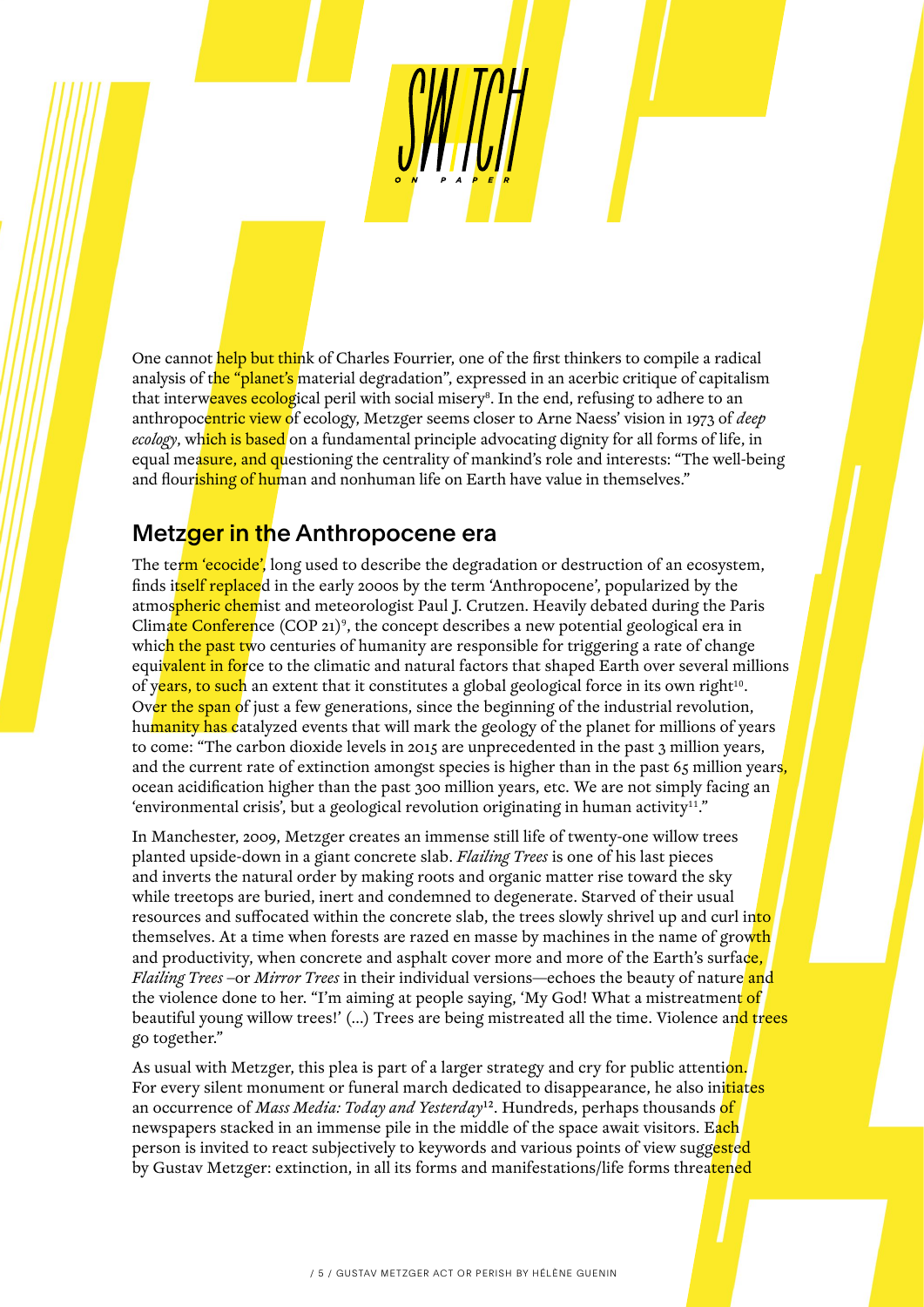throughout the oceans of the world/pollution in cities and the countryside/natural catastrophes/our contemporary way of life... and to post titles, articles from the press or photographs selected from the mass of newspaper information. "I want this work to be useful, to emphasize the dangerous environment in which we live – events of life and death that can lead to extinction."

The massiveness and obsolescence of these collected newspapers also underline how the avoidance strategies of today's consumerist information society threaten the environment. "The art, architecture and design world needs to take a stand against the on-going erasure of species – even where there is little chance of ultimate success. It is our privilege and our duty to be at the fore front of the struggle. There is no choice but follow the path of ethics into aesthetics. We live in societies suffocating in waste. Every time you consider buying a new laptop or mobile phone, you need to recall the agonizing photos of young men, prematurely aged, who spend their shortened lives dealing with the toxic technology discarded by our civilization<sup>13</sup>."

In 2015, he spearheads a new project with Central Saint Martins College of Arts and Design in London, a day entitled "Remember Nature" that invites students to appropriate these themes by initiating a project, performance, conference and call for action on social media or in the street, etc. In this way, Metzger incites new generations to seize these crucial issues that will concern them more and more, and to use any symbolic, creative, information or contestatory means possible to do so.

## Act or Perish

This slogan, which introduced the manifesto of the Committee of 100 in 1961, remains deeply embedded in Gustav Metzger and constitutes an ethical horizon underlining the urgency of vigilance and lucidity. The constancy of his dedication for over fifty years, his intentionally marginal presence in the art world, the radical and evanescent nature of the forms he invented and his insistence on guarding them from commercialization, are all evidence of a rare equality and continuity between activism and thinking. They also reveal the constancy and coherence of Metzger's actions, arguments and strategies: no or very few objects produced, little permanence, forms of shared experience and reflection, in order to reveal the responsibility of each individual within a global system.

Throughout his existence, the appeals he made against doing violence to any form of li<mark>fe, with</mark> the sharp conscience of someone who just barely escaped programmed death, remind us of the vulnerability and ephemeral nature of everything. The project *Extinction*14, published in 2010, brings back the gas mask motif previously used in the leaflets for the Committe<mark>e of 100,</mark> and is reminiscent of his performance at South Bank in 1961. The publication highlights once again a parallel that Metzger has constantly drawn, since the very start, between weapons or strategies of mass destruction and environmental issues. The collage unites one of his manifesto texts with newspaper headlines that remind us of how environmental degradation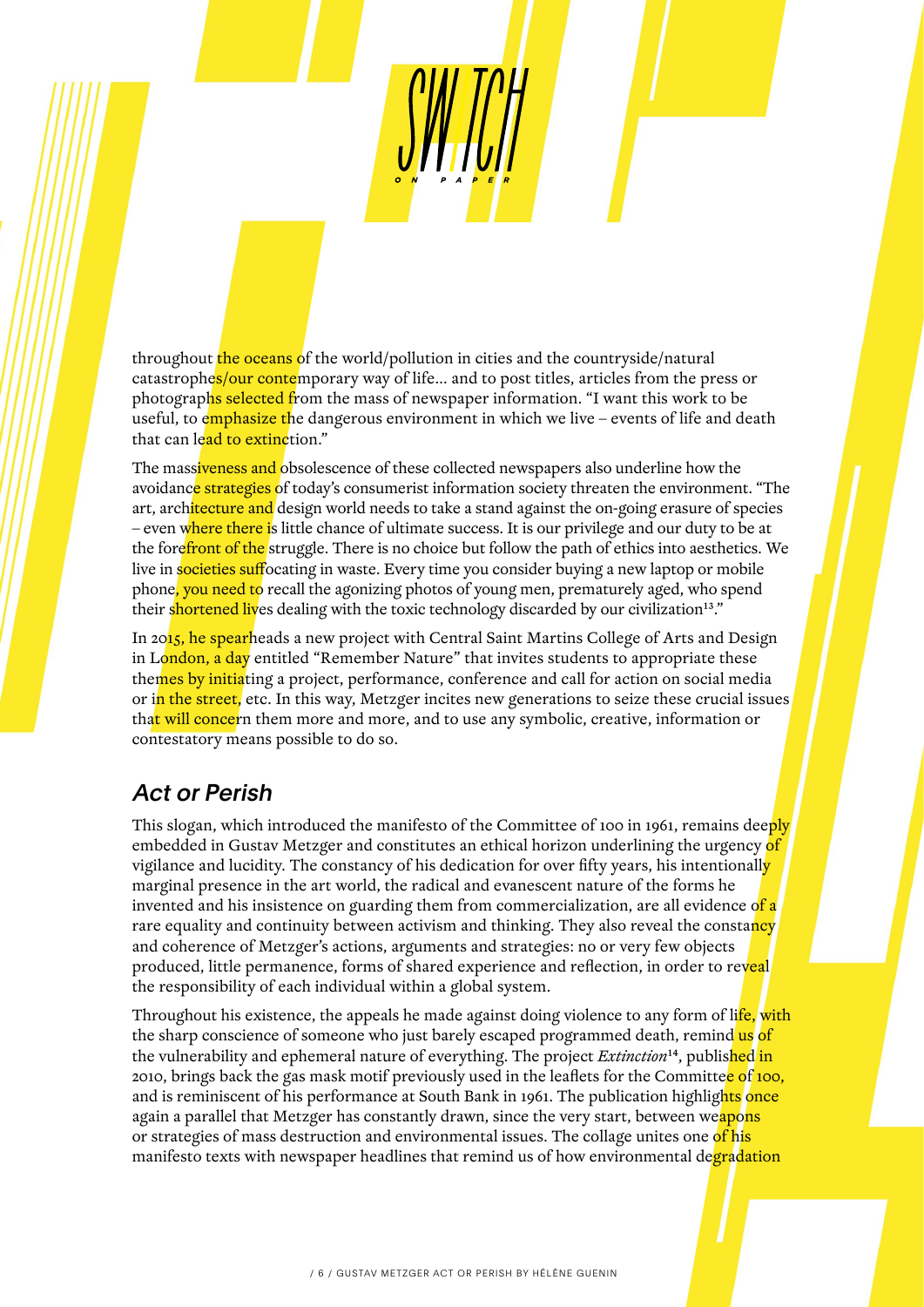is an accelerating process: "1 million species threatened by extinction" or "30 years to save planet Earth", or even "A squandered heritage: EARTH", etc.

Undoubtedly, Gustav Metzger could be described today as someone who has been sounding the alarm. I prefer the term "sentry" as used by Jean Malaurie: "We are all sentries, watching as globalization runs rampant, the disarray of progress. If we are not vigilant, we will progress into devastation<sup>15</sup>.<sup>"</sup> If Metzger continually shook up the spectrum of auto-destruction, it was in the name of—and in defense of—life. As he states in a recent intervie<mark>w<sup>16</sup>, one aut</mark>hor in particular has shaped his life and way of working: Edmond Szekely. Together with Romain Rolland, Szekely founded the International Biogenic Society in 1928. Driven by the desire to promote simple living, in harmony with the earth and life, this society sought to follow the eating habits of the Essene. It is part of a constellation of communities that attempted throughout the 20th century, and particularly since the 1970s, to invent alternative, ecological ways of living in the world. And the society's credo resonates even more forcefully in Gustav Metzger's struggle:

"We believe that our most precious possession is Life.

We believe we shall mobilize all the forces of Life against the forces of death.

(…)

We believe that we shall avoid the pollution of our air, water and soil, the basic preconditions of life.

#### (…)

We believe that the improvement of life and mankind on our planet must start with individual efforts, as the whole depends on the atoms composing it<sup>17</sup>."

Translation by Maya Dalinsky